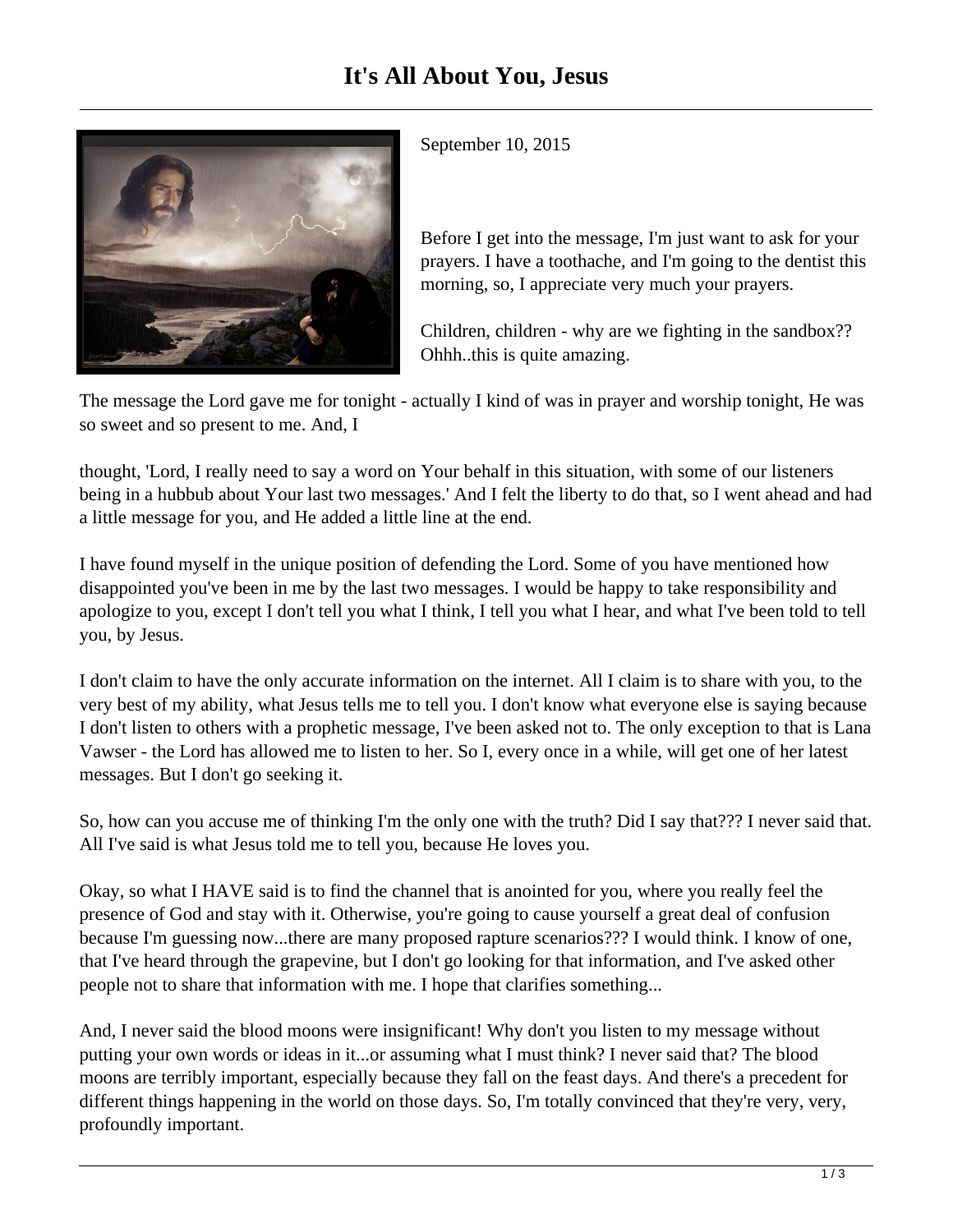What I believe is what I am told, and He has told me He cannot be put in a box to fit in with everyone's expectations. He has said to me, *"I AM who I AM. Was the Sabbath made for man or man for the Sabbath?"* He is God, He is sovereign. He'll do what He pleases, when He pleases and He'll not consult us about when it should be done. Do you realize how ridiculous that sounds?

Frankly, we'll be very lucky if He even gives us any more hints again at all!

So...If you have a problem with the messages, would you kindly take it up with Him??? Or just don't listen to this channel.

Or if you think I'm making this all up, would you please find someone you can believe in, who resonates in your heart, and forget about us? You're not accomplishing anything by complaining to me. This is not my message

it's His. So, please...make up your mind.

This channel is first and foremost about intimacy with the Lord, about hearing His voice, about having a personal relationship with Him. Cultivating the ability to communicate with Him - two way communication. And loving your brother as you love yourself. This is NOT a prophetic channel! And I don't claim to be a prophet! I'm a Bride. That's all I ever say to you!

Okay, I'd like you to consider that some have said I've taken their hope away. The Lord said MONTHS to me, that the Rapture's being put off by MONTHS, not years, but MONTHS. Technically speaking, that means "more than two months", so would you please tell me, what is hopeless about that?

Now I'd like you think about one thing, that came into my heart as I was praying, and consider: Jesus is riding His white horse, He's ready to break through the veil. The army's of Heaven are ready around Him. He's ready to sound the shofar... And one soul, who is in great darkness, cries out to Him and captures His attention, "Please, God show me You are real! Please, God. I don't want my family to die! If those Christians are right, please reveal Yourself to me?"

And He hears that.

And from another place on Earth, He hears your brother or your sister on heroin begging for help, "Please, God. Give me another chance. Help me! Please, help me!"

Okay - so He hears just these two voices, and you know there's thousands who are crying out, every day. And just one look from these poor souls touches the very heart of our Savior. As He shoots a glance at us, His Bride. Who's supposed to understand everything about Him, right? *"You have all eternity to enjoy Heaven, if I don't stop for this one soul, he will never see the light. Never. Never again."* And with that He calls off the charge, and God the Father releases more angels to Earth, to get more people ready.

So, we have our hopes. We have our desires. But what about Jesus? What about HIS desires? And the hopes of other people? What about them? I mean, this man could be a Muslim - there are hundreds of Muslims right now who are confused because of the brutality of their own people. All he needs is just a little more time, maybe two more weeks for that particular Muslim, and his family will be saved.